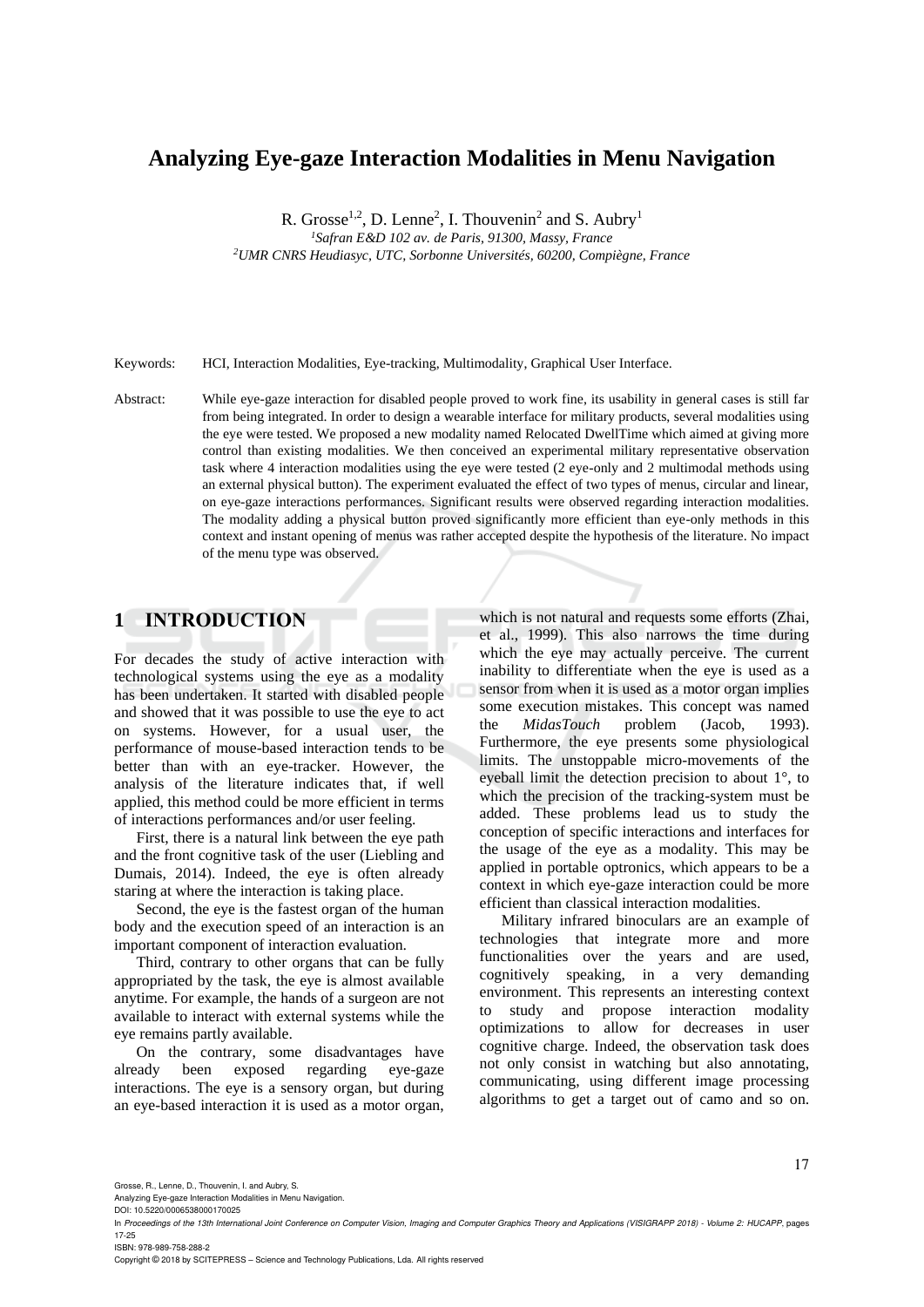Because of the complexification of this task, the current binoculars medium of interactions (mainly buttons and joysticks) may limit the usability of future additional functions. As the eye is already greatly solicited in these products, it is a short step to using it as an interaction medium. Several interaction modalities have already been proposed but we aim to evaluate their adequacy to existing interface mechanisms in order to allow cohabitation of several modalities. We also keep in mind to ease the transition between interaction modalities by letting users use interfaces they already know.

The improvement of the eye-gaze interaction should incorporate the conception of a graphical interface adapted to the modality. The choice of an interaction modality that fits the interface and the user task needs to be considered too.

The task that is carried out using the binoculars is the characterization of a point which consists in locating a unit, most of the time on a map, and providing information about it. The information concerns the unit type, size, state or affiliation. The APP-6A (Kourkolis, 1986) standard aims to do this but the number of combinations of characteristics is important. Each characteristic is thus chosen independently, most of the time using multi-level menus. This is a complex task.

Over the years, several interactions modalities using the eye showed up. Some modalities are based on fixations such as the DwellTime method (Jacob, 1993) (Hansen, et al., 2003) (Lutteroth, et al., 2015), Neovisus (Tall, 2008) or on smooth pursuit (Vidal, et al., 2013). Others are gesture-based interactions of which a wide picture is presented by Møllenbach (Møllenbach, et al., 2013). External input mediums are sometimes proposed to specify the user intention of interaction such as a physical button (Kammerer, et al., 2008), a brain-computer interface (Zander, et al., 2010) or even frowning (Surakka, et al., 2004). In practice, the context of use, the task to carry out and the available mediums are limiting the possible modalities.

While using the mouse as the input modality or touch, circular menus such as pie menus have already proven to be faster and to better fit the user task than linear menus in several cases (Callahan, et al., 1988) (Samp and Decker, 2010). For example, the even placement of the items, all at the same distance of the center of the circle optimizes the hovered distance. Moreover, pie menus ease the learning of an expert path. In marking menus, the selection of an item can be seen as a gesture summing the directions of the path during the novice interaction (Kurtenbach, 1993). Some studies seem

to assure that circular menus are suited for the gaze interaction. Urbina (Urbina, et al., 2010) compares two eye-gaze interaction modalities: the classic and over-studied DwellTime which consists in starting at an item for a definite time and a new modality named "selection borders" which is the equivalent of marking-menus. It consists in activating an item if the gaze path cut the circle in its direction. However, this second modality was proven harder to use. Kammerer (Kammerer, et al., 2008) compares gaze interactions in pull-down menus versus circular and semi-circular menus and concludes on a better usability of the circular and semi-circular menus.

As we aim to provide interactions which are not linked to a particular type of menu in order to incorporate it in systems with different graphical interfaces, this paper proposes to study four eyebased interaction modalities and whether they preform differently in linear and circular menus.

## **2 METHOD**

Our experiment aims to highlight the links between the shapes of menus and the performances or preferences of interaction modalities. The following describes the experimental task and the results.

#### **2.1 Participants**

This experiment was conducted with 14 participants aged 24 to 43. Five of them had already used the system before for another short experiment that used linear menus but was based on a different task. All of the 14 participants either had a normal vision or a totally compensated vision and all of them were used to frequently using a computer, either at work or during their free time. 9 of them were engineers and all of them had very little knowledge of military tasks.

#### **2.2 Interaction Modalities Design**

The usability of four interaction modalities is tested in this experiment. These were selected because they match the usability restrictions of binoculars and match the experimental task. Below, we provide a detailed description on how the four modalities were designed. They mainly come from the literature and were partly adapted for this experiment.

*DwellTime* (DT): this is the most studied modality in the literature. It consists in fixating an item with the eye to activate it (Hansen, et al., 2003).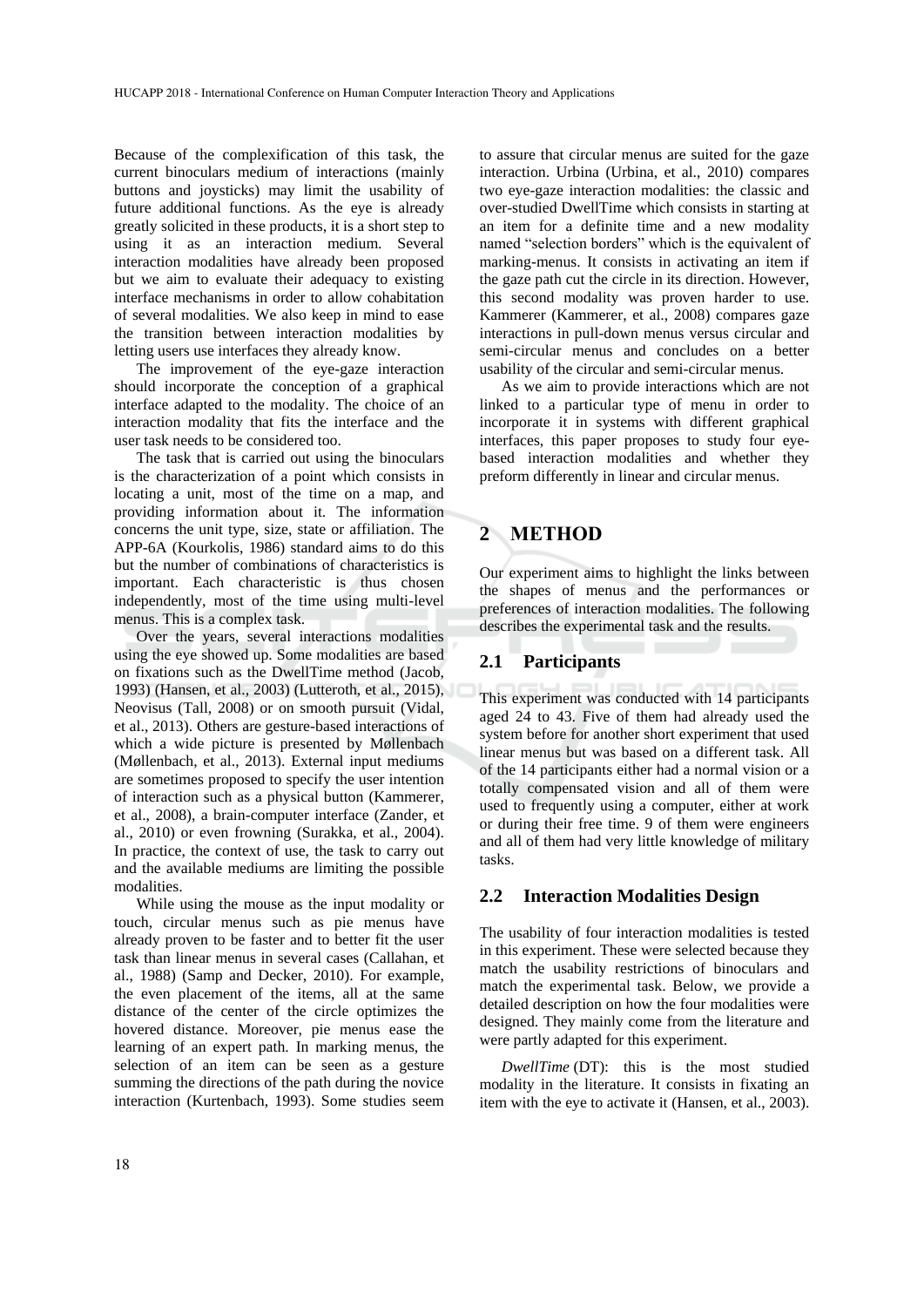If the fixating time is too short, unwanted activations might appear, and if it is too long the interaction might be boring, therefore the optimal time should be a midway between these constraints. During the fixating time, a visual feedback of the time already spent fixating the item is provided to the user (cf. Figure 2). A semi-transparent picture shaped as the item it highlights appears at the center of the item as soon as the user looks at it. It then linearly grows to reach the item size at the selected dwell time. At this time, the item is activated. The cumulated fixation time on an item is reset only if the user looks away for more than 0.4s. This choice was made for two reasons: the first is that it allows the user to make a "square wave jerk", which is a fast uncontrolled two-way trip on another location, without having to start the interaction again (Leigh and Zee, 2015). The second reason is to avoid stopping the interaction if the eye is detected outside of an item for a very short time because of the system precision or because of the eye micro-movements. The dwell time is individually set between 300ms and 1000ms during the learning phase of each modality. It is a compromise between the feeling of the user and the expertise of the operator checking that there were neither too many false positives (untimely activations) nor too many anticipations of the activation (when the user leaves the item just before it activates). In practice, dwell times were set with a mean of  $625 \pm 92$ ms.

*Relocated DwellTime* (RD): This modality consists in a DwellTime on an always present target located near the item to activate. So instead of directly fixating an item to activate it, the user can decide to activate it by fixating an external linked target whose sole purpose is the interaction (cf. Figure 2). This interaction modality is inspired by the "selection borders" presented by Urbina (Urbina, et al., 2010), which allows the user to activate an item by gazing outside of an item of a circular menu. It is also inspired by Tall's work (Tall, 2008) which proposes a modality where the user has to gaze at a target outside of the item which dynamically appears when the item is gazed at. This modality allows the user to analyze the menu for as much time as he/she needs without risking any unwanted activation. The cost of this improvement is a more complex gaze path, though we think an expert path is possible where the user may directly look at the targets when he/she knows the architecture of the menu. If this hypothesis proves true, the expert path would not be more complex than with the DwellTime. When a deeper level menu opens, the targets of the main menu disappear. This does not allow the user to

close a menu by opening another one anymore. As for the DwellTime modality, the dwell time was set during the learning phase. In practice, dwell times were set with a mean of  $477 \pm 92$ ms.



Figure 1: Example of a circular menu using the relocated DwellTime modality. The targets are located outside the circle.

*Multimodal button + gaze* (B): this interaction consists in activating the fixated item with a push on the physical button. This modality allows the user to differentiate intention of action with simple analysis of the interface. However, it needs a good hand-eye coordination which may be unnatural because usually, "the eye precedes the action" (Liebling and Dumais, 2014). In practice, any item is highlighted as it is looked at. Then the user has to press the "space" key on the keyboard provided to actually activate the item. To decrease some eye-hand synchronization problems encountered during pretests, any item can still be selected 0.2s (empirical choice) after the eye started looking away from it if it is not gazing at any other interactive item.

*Instant activation* (I): this modality consists in activating an item as soon as the eye hovers over it. This modality was rejected by the literature (Jacob, 1993) as the *MidasTouch* was introduced. We still think that it may be used in cases where the cost of a mistake is really low (i.e. to open a menu). Instant activation is only used as a way to open a sub-menu from the main one. This is due to the fact that the error of opening an unwanted menu may be easily recovered by looking at another item of the main menu. This modality is thus combined with the Button modality to activate the sub-menu item. A threshold of 20ms was implemented to avoid opening a sub-menu while the eye was going from the main menu item to any of the sub-menu items. No specific visual feedback is associated with this modality except for the opening of the sub-menu.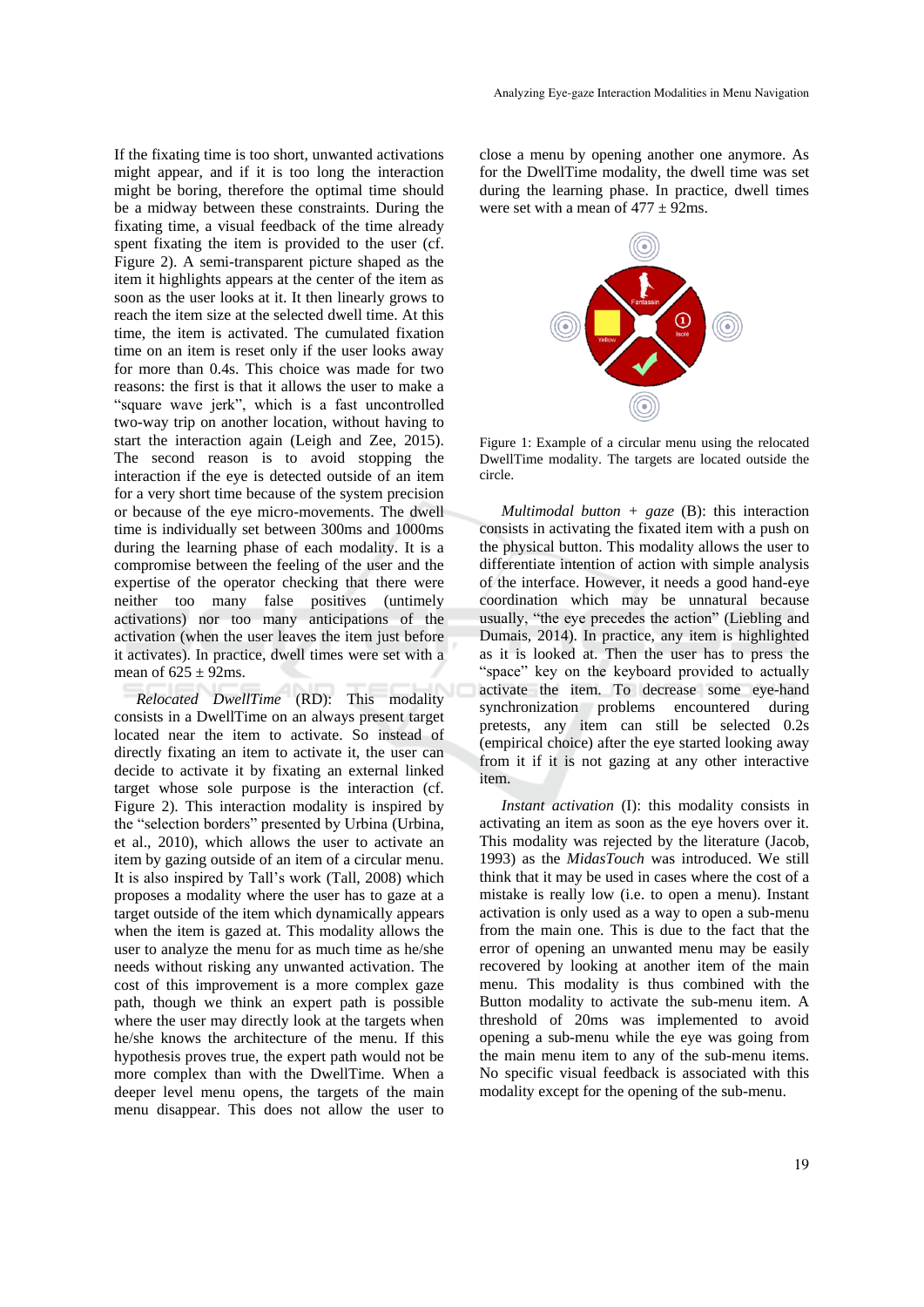HUCAPP 2018 - International Conference on Human Computer Interaction Theory and Applications



Figure 2 : Interaction modalities and associated feedbacks. In reading order: DwellTime (DT), Instant activation (I), Relocated DwellTime (RD) and multimodal button  $+$  gaze (B).

## **2.3 Menu Design**

Two menus were proposed to the user: a linear menu and a circular one. Menus were designed with similar item sizes of approximately 1.5° when the user is the farthest from the screen in order to ensure the usability of the eye-gaze. The minimum space between two adjacent items was approximately 0.2°. This implies a minimal distance of 1.7° between the centers of closest items (cf. Figure 3)



Figure 3: Size and spacing design of menu items.

Each characteristic is represented by an icon just above the textual information. The closure of a submenu can be done by selecting an item, by looking away from the menu for more than 0.5s, or by opening another sub-menu.

*Linear menu:* The linear menu is composed of a horizontal sequence of square-shaped items with a narrow separation between them. The sub-menus open above the main menu and are horizontally centered on the opened main item that triggered the opening. Two lines play the role of visual indicators to help the user control the opened main-item. The opening upward is arbitrary; it may remind of the presentation of opened applications on a Windows environment for example (cf. Figure 4).

*Circular menu:* The main menu is composed of four items disposed with N, S, E, W orientations while the sub-menus have orientations following the NE, NW, SW, SE directions. The center of submenus is located in the continuity of the item direction so that the selected main item is hidden behind the sub-menu, just like in a marking menu.



Figure 4: Two-depth-levels linear menu opening upward (top) and circular menu (bottom).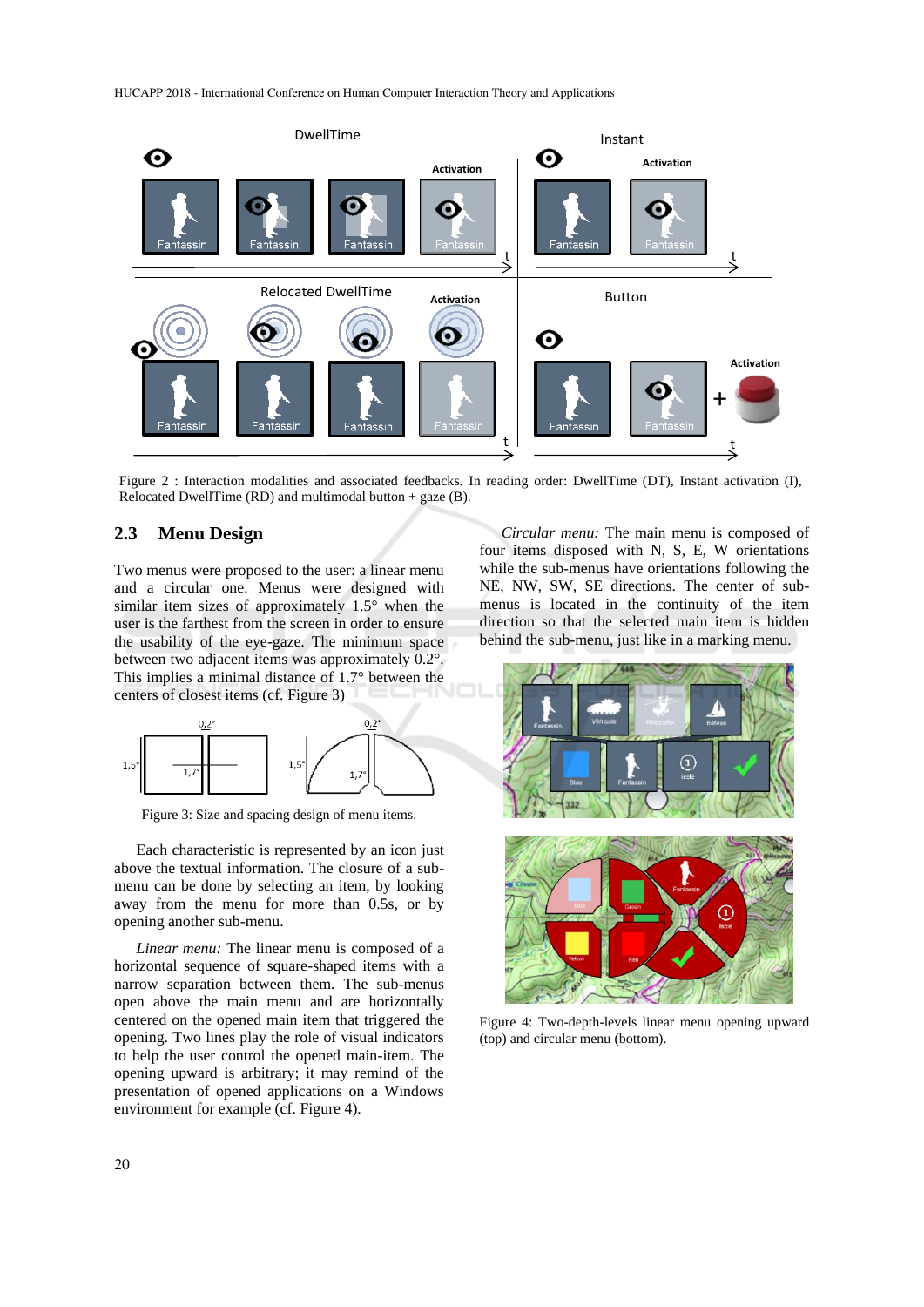#### **2.4 Experimental Task**

The experimental task consists in selecting three characteristics (color, approximate number and type) of objects presented on a picture (e.g. Figure 5) before validating the selection. This experimental task is representative of the operational task presented above. Selecting the characteristics is done using the menus presented in Figure 4. The opening and the selection in a sub-menu are done using one of the four presented modalities which vary during the experiment. Current active choices are showed on the main menu to give the user the possibility to control his/her choice.



Figure 5: Example of a picture where the user has to specify the three characteristics (color: red, number: 10 or more, type: helicopter).

#### **2.5 Material**

As no totally isolated room could have been booked, the experiment was conducted in a calm open-space with very little transit. The user was facing a 15 inches laptop with a resolution of 1920x1080 at a distance of approximatively 55cm. Neither the screen nor the user was affected by glint or light surplus. The eye-tracking system was a Tobii Eye-X. The "space" key of the computer keyboard was used for the "Button" modality.

Outside of the visual field of the participant, a second screen was set up to allow the operator to visualize the eye-movement of the participant. This was done using the "OBS Studio" application coupled with the "Streaming gaze overlay" provided by Tobii. During verbal feedback, participants were filmed with a small Panasonic camera if they agreed.

## **2.6 Experimental Design and Procedure**

First, a filling form was presented to the participant to collect individual data. The subsequent form which aimed at getting feedback of their experience was presented before the experiment in order to avoid them discovering it after the first test.

Then the user was asked to calibrate the eye-tracking system and the task was presented together with the first interaction modality.

The experiment followed a 4x2 (independent factors) model: the first dependent factor was the interaction modality, taking value in the whole of the four interaction modalities presented above {DwellTime, Relocated DwellTime, Instant, Button} while the second dependent factor was the menu shape, taking value in the set {Linear, Circular}. Each participant passed the whole 8 tests. The order was randomized this way: first the order of modalities was selected, and then for each modality, the first menu to pass the test on was also randomly picked. None of the combinations was identical to another.

Each of the 8 tests consisted in a learning phase of the modality on the subsequently asked task during 1 minute. At the end of this timer, if the user was able to make 2 successful tasks in a row, the actual test would start. Otherwise he/she could take another minute to get used to the modality and the menu shape. The first learning phase was longer as the operator also had to explain the task. Then the test consisted in 12 realizations of the experimental task in a row, no matter the results of the user. After each couple of tests (representing one of the modalities), the user was asked to verbalize his/her feelings about the modality and was asked to fill a form with subjective values about the intuitiveness, the perceived speed, the effort needed or the reliability of the modality. A mark on 20 (standard French scale) was provided for both kinds of menus with this interaction modality. Larger values mean a better overall feeling about the modality. This nonclassic scale was used because French people are used to it. You may interpret it as a Likert rating scale where 0 means "very bad" and 20 means "very good".

No specific indication on how to do the task was given to the participant, and the order of the characteristics to specify was up to him/her. The only indication given was to try to be "efficient", with the meaning of this word let to the user's interpretation.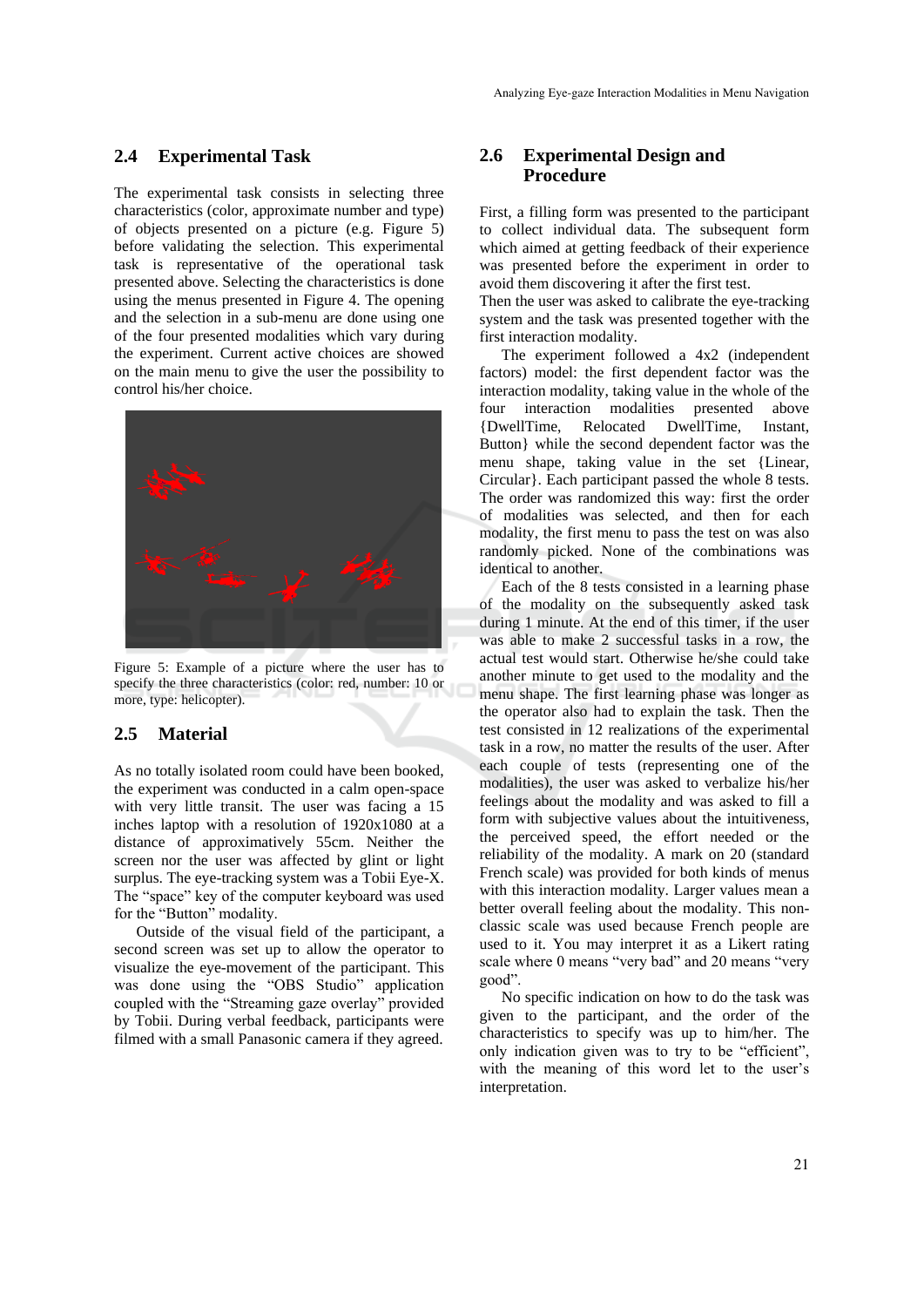#### **2.7 Measured Variables**

As mentioned before, verbal feedbacks were collected at the end of the use of each modality. They were used to understand how the users felt about each interaction modality and the adequacy with each of the menus. At first they were free to give their feedback and then they were encouraged to give more information.

A form allowed collecting qualitative data about perceived characteristics, namely the intuitiveness, the perceived speed, the reliability and the effort needed to interact. The users were asked to grade each characteristic on a 7 -ank Likert scale (the 7 rank choice was made accordingly to Symonds' work (Symonds, 1924)) where 1 meant, for example, not intuitive at all and 7 meant very intuitive. Then the users marked the modalities on 20. The data are presented as mean ± SD.

Quantitatively, only the time spent looking on the interface per activation was analyzed. This time is representative of the efficiency of the modalities and excludes any complexity implied by the picture presented to the user.

Subjective results were analyzed using nonparametric statistical tests. First, results were analyzed by pairs (only the Menu dimension varied) using Wilcoxon's matched-pairs signed rank test to look for interaction effect of the type of menus on the modalities appreciations. Then, only the modality dimension was looked at using Friedman's test to look for a main effect of modality on results. A post hoc analysis on the modality dimension was carried out using Dunn's multiple comparison tests. Quantitative data (activation time) were analyzed using two-way ANOVA for repeated measures on the logarithm of the time although results are presented in a linear scale for clarity.

## **3 RESULTS**

#### **3.1 Intuitiveness**

None of the pairwise Wilcoxon signed rank tests shows any effect of the menu type on perceived intuitiveness (all  $p > 0.05$ ). None of the modalities was more intuitive on one type of menu than on the other. But letting the influence of menus apart, Friedman tests show a significant effect ( $p < 0.0001$ ) of the modality on the perceived intuitiveness, showing all the eye-gaze based interactions are not perceived in the same way.

Button (B) and DwellTime (DT) interaction modalities show no significant difference ( $p > 0.05$ ). Same goes for Instant (I) and relocated DwellTime (RD). However these two groups (Button-DwellTime vs Instant-Relocated DwellTime) show significant differences from each other (all four pairwise p values  $< 0.05$ ).

Contrary to our expectations, circular menus seem much more intuitive than linear ones, even if linear menus are more common. Some users feel uncomfortable watching non-semantic items (the target) to interact with while using Relocated DwellTime. They mentioned they preferred (or would prefer if they did not already use DwellTime) to interact using any of the other presented modalities where they directly fixated the item. The Instant modality bothered some users, mainly because of the central position of the menu during the task. This shows the *MidasTouch* effect once again.



Figure 6: Intuitiveness mean by interaction modalities.

#### **3.2 Activation Speed and Perceived Speed**

Pairwise Wilcoxon signed rank tests show no impact of the menu type on the perceived speed by the user (all  $p > 0.05$ ). Thus no interaction modality felt faster on a menu type than on the other. The impact of modalities was analyzed by merging data from both kinds of menus. Friedman test shows a significant effect of interaction modalities on perceived speed ( $p < 0.001$ ). Post hoc analysis shows that only the Relocated DwellTime modality is significantly different from each of the others modalities. It is particularly striking in comparison with the Instant or Button modalities ( $p < 0.001$ ) while it is less obvious against DwellTime ( $p =$ 0.02). Relocated DwellTime scores 1.2 point less on average than Instant and Button (0.8 less than DwellTime). Users say that having to stay focused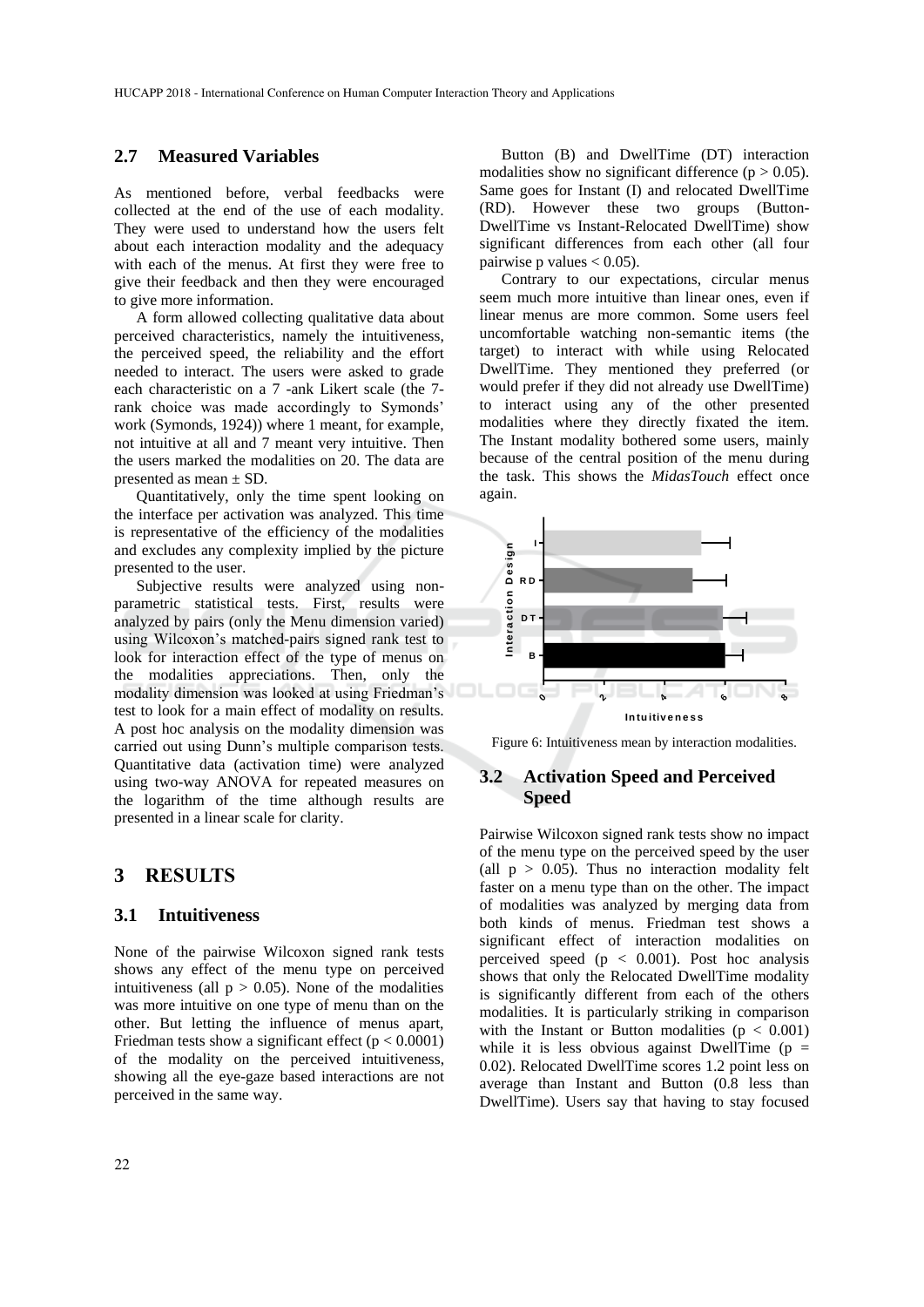on fixating a point seems long; they feel they are waiting for the interface to respond. This felt even longer with Relocated DwellTime as there is an additional step.



Figure 7: Perceived speed by interaction modalities.

With quantitative activation times, RM-ANOVA shows an interaction effect of menu types on modalities. Relocated DwellTime on linear menus is significantly ( $p < 0.05$ ) faster, by 0.5s (around 12.5% of the activation time for these modalities). But this change was not perceived by users. It also shows a significant effect of modalities on execution times. Indeed, Relocated DwellTime is significantly slower than the three others modalities by about 1.3s (all 3 p-values  $< 0.001$ ). This is consistent with the perceived speed. Contrary to our expectations, Button and Instant interactions are not faster than DwellTime.



Figure 8: Activation speed. Time spent looking at the interface until one characteristic is selected. The upper bars represent results on linear menus, while the lower represent circular menus.

#### **3.3 Reliability**

Contrary to other variables, the Wilcoxon test shows a significant effect of the menu on the perceived reliability of DwellTime  $(p < 0.01)$  and for DwellTime only (other p-values  $> 0.05$ ). An

explanation was quickly highlighted: this is due to the fact that the sub-menu superimposes the main menu for the circular design (cf. Figure 4). This implies that the waiting time of one of the sub-menu items hiding the main menu starts just as the menu opens, even before the user processes this opening. This has no impact on other modalities as they either need the user to press a button or to look further to activate any item. So this result is probably more due to a design difference than to a real impact of menu type. Because of that, the others statistical tests were performed considering only DwellTime data coming from linear menus. By doing this, Friedman and Dunn's tests do not show any effect of the modality on the perceived reliability. Our hypothesis was that the Button and Relocated DwellTime interaction modalities would make the user feel more in control, because of the explicit activation step. Results do not reflect this, as every modality is perceived to be as reliable as the others, except for the point mentioned before.



Figure 9: Perceived reliability for each interaction design.

## **3.4 Effort Needed during the Interaction**

As for the intuitiveness, Wilcoxon tests show no impact of the menu type on perceived effort (all  $p$  > 0.05). The modality shows no main effect to the perceived effort using Friedman tests. Moreover, almost all pairwise comparison between modalities show no significant results except for the comparison between Relocated DwellTime and Button which is significant  $(p=0.05)$  with a means difference of 0.6 point. This was verbalized by users as the need to do an additional step for Relocated DwellTime. As for intuitiveness, it demands more effort to look at a non-semantic item. For 3 participants only, the Instant modality felt difficult because they could cut themselves off from the opening of menus and "had to" look through the recently opened menu. It made it very difficult for them to check for already selected characteristics for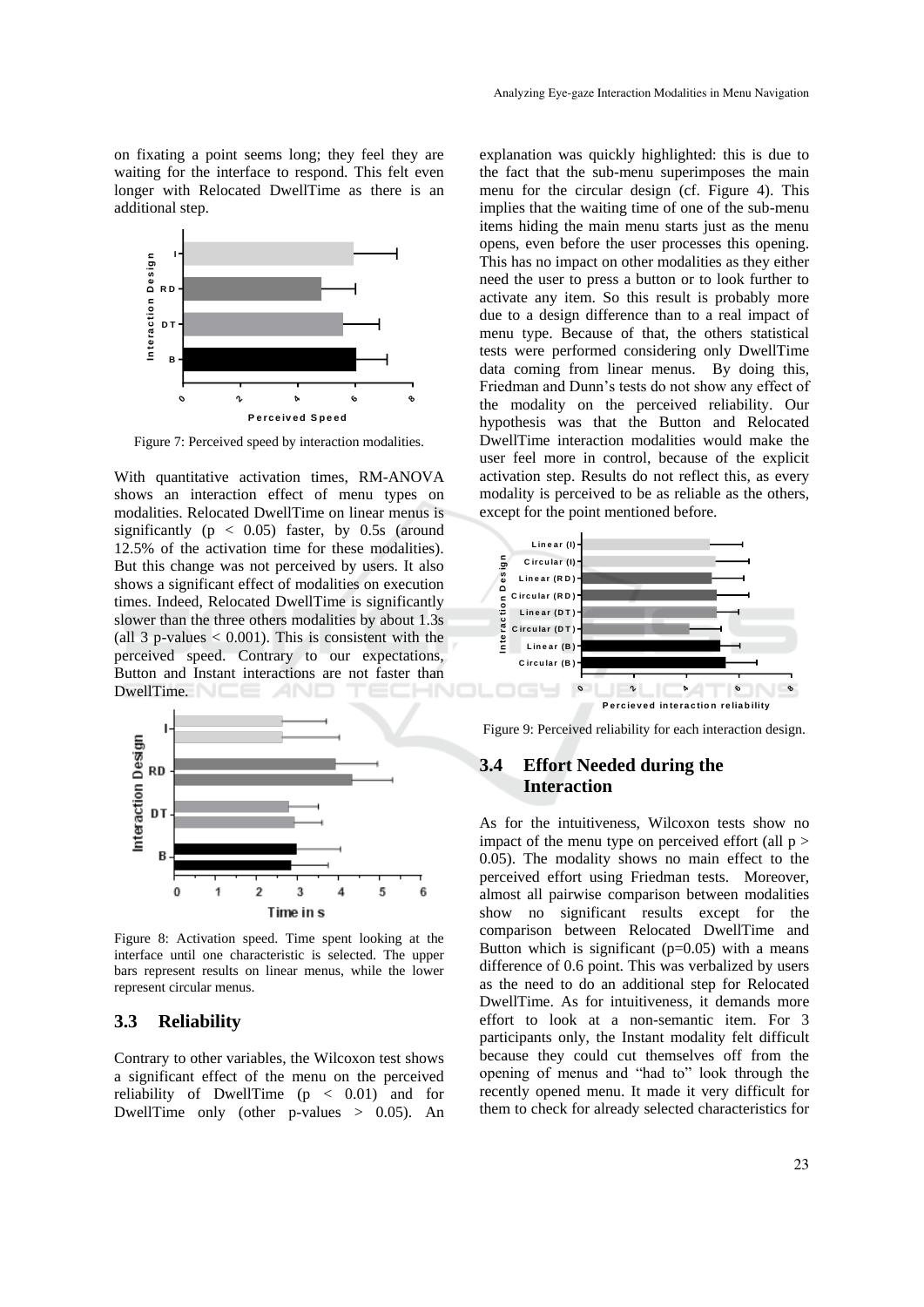example. This was more verbalized for linear menus as the design makes it harder to identify the opened menu without looking at it, since it almost appears in the same place.



Figure 10: Perceived effort using the interaction modalities. Upper score means less effort.

### **3.5 General Appreciation**

Considering general appreciation (ranking on a 20 point scale), no impact of menu type proved to have significant influence (all four p-values < 0.05 for Wilcoxon tests). Thus, only the interaction modalities were studied. Only the Button modality showed significant advantages over the three other modalities ( $p < 0.05$ ), scoring an average of about 1.4 point over the other modalities.

Figure 11 shows both the intra-user and inter user influences. First, it shows that users who positively mark modalities on linear menus do the same for circular ones (value points are located near the first diagonal). It seems a bit less true for modalities as users tend to prefer one type of modality over the others (here Instant and Button were grouped as button-based modalities, whereas DwellTime and Relocated DwellTime were as dwell-based modalities). The interpretation must consider these two groups of people.

Secondly, user marks range from about 12 to 17, showing inter-user variability and account for onsidering the user as a random effect on the model.



Figure 11: Inter and intra user variability. Circular vs. linear appreciation (top). Button based vs. Dwell based interaction (down).

## **4 CONCLUSION & DISCUSSION**

Knowing the previous work on linear and circular menus, we conceived an experiment to evaluate user perception of these menus with four different modalities in an operational context.

Contrary to what we expected, we found no impact of the menu shape on preferences or performances of any of the four tested modalities. The only significant effect (on DwellTime) was very likely due to menu superimposition. However, this was done using restricted design. Indeed, button size and inter-button distances were similarly fixed, and the tested interaction modalities were the same on both types of menu. In practice, circular menus might have assets that were not exploited in our experiment. For example, as buttons are spread from the center, button size could be decreased or other interaction techniques could be developed only for